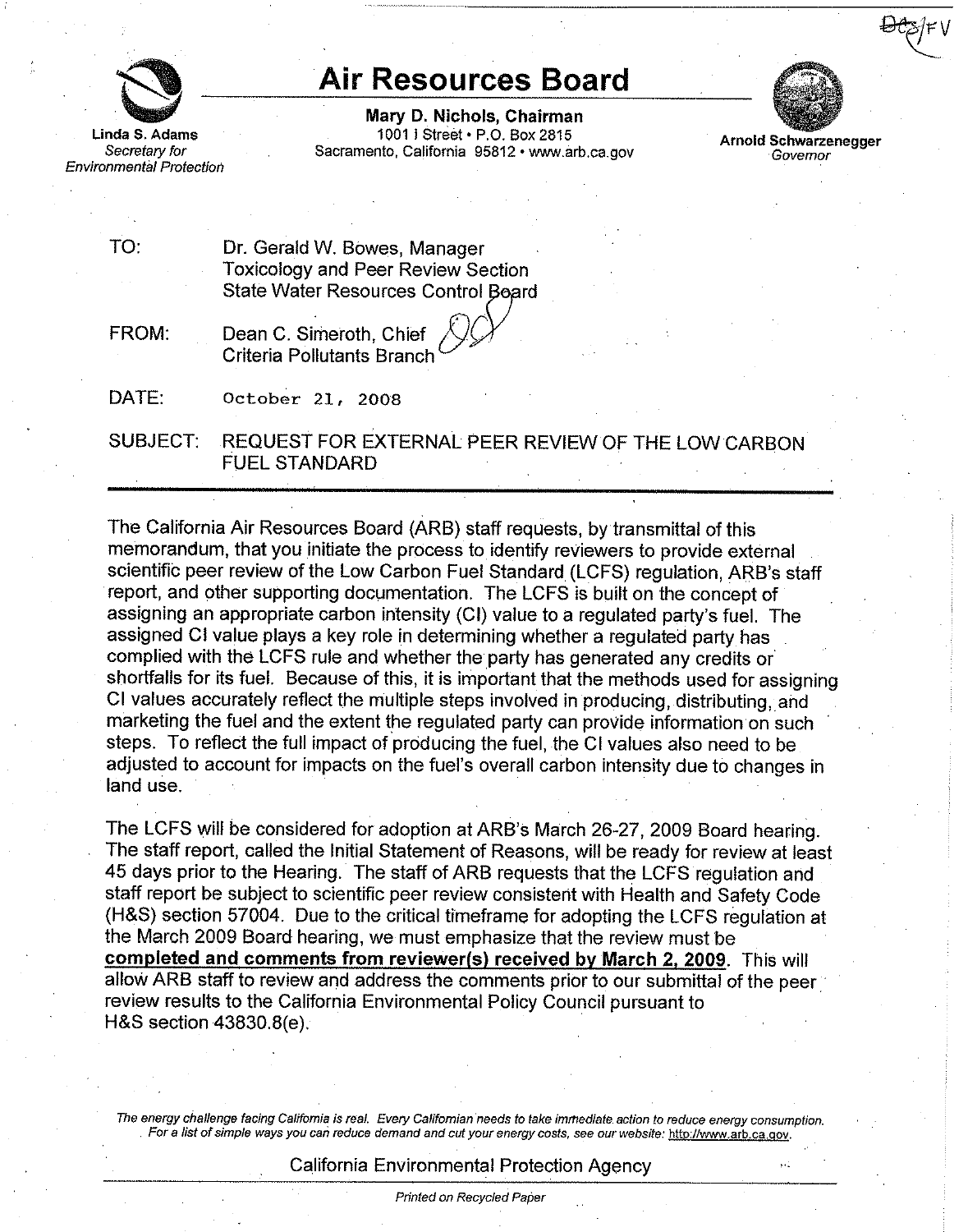Dr. Gerald W. Bowes October 21, 2008 . Page 2

Reviewers should have expertise in the following areas: (1) greenhouse gas (GHG) modeling, (2) land use change modeling; (2) economic impacts analysis; (3) environmental and multimedia impacts analysis; and (4) pollutant credit trading, particularly GHG/carbon trading schemes.

 $I_{\rm L} = 1$ 

We should note that there may be credit trading and GHG or land use modeling experts from outside the United States, including Great Britain, Australia, and other countries.

There are three attachments to this memorandum:

- 1. plain English summary of proposal,
- 2. scientific issues to be addressed, and
- 3. list of people who have participated in the development of the proposal.

If you have further questions regarding this request or just wish to discuss this matter further, please feel free to contact me at (916) 322-6020 or Floyd Vergara, Manager of the Industrial Section, at (916) 327-5986.

#### **Attachments**

cc: Floyd Vergara, Manager • Industrial Section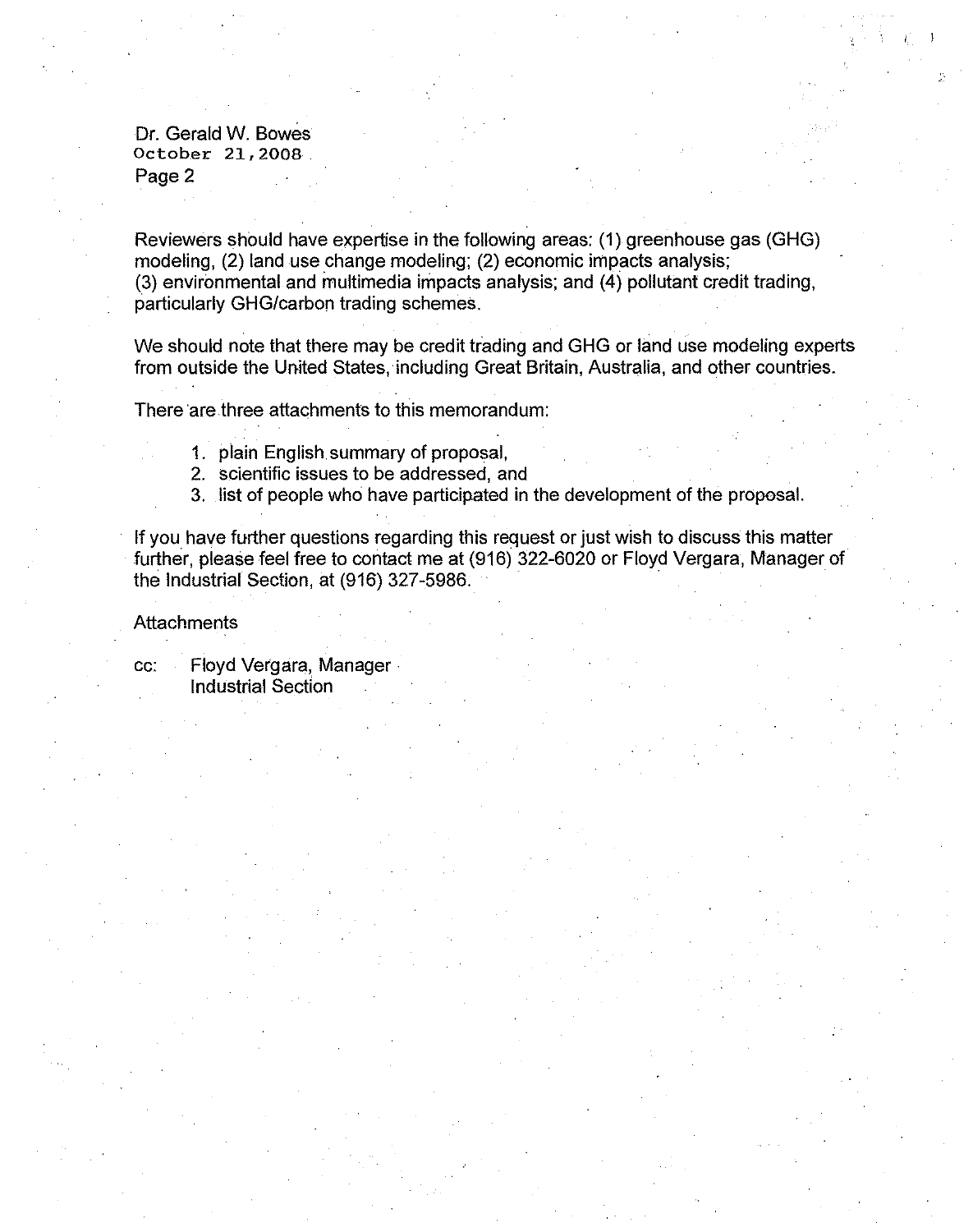Dr. Gerald W. Bowes October 21, 2008 Page 3

bee: Aubrey Sideco, SSD

Branch #: 1023708

S:\SHARED\I8\07. Sideco\20081010AS(LCFS Peer Review Request\_v1) (fvv1).doc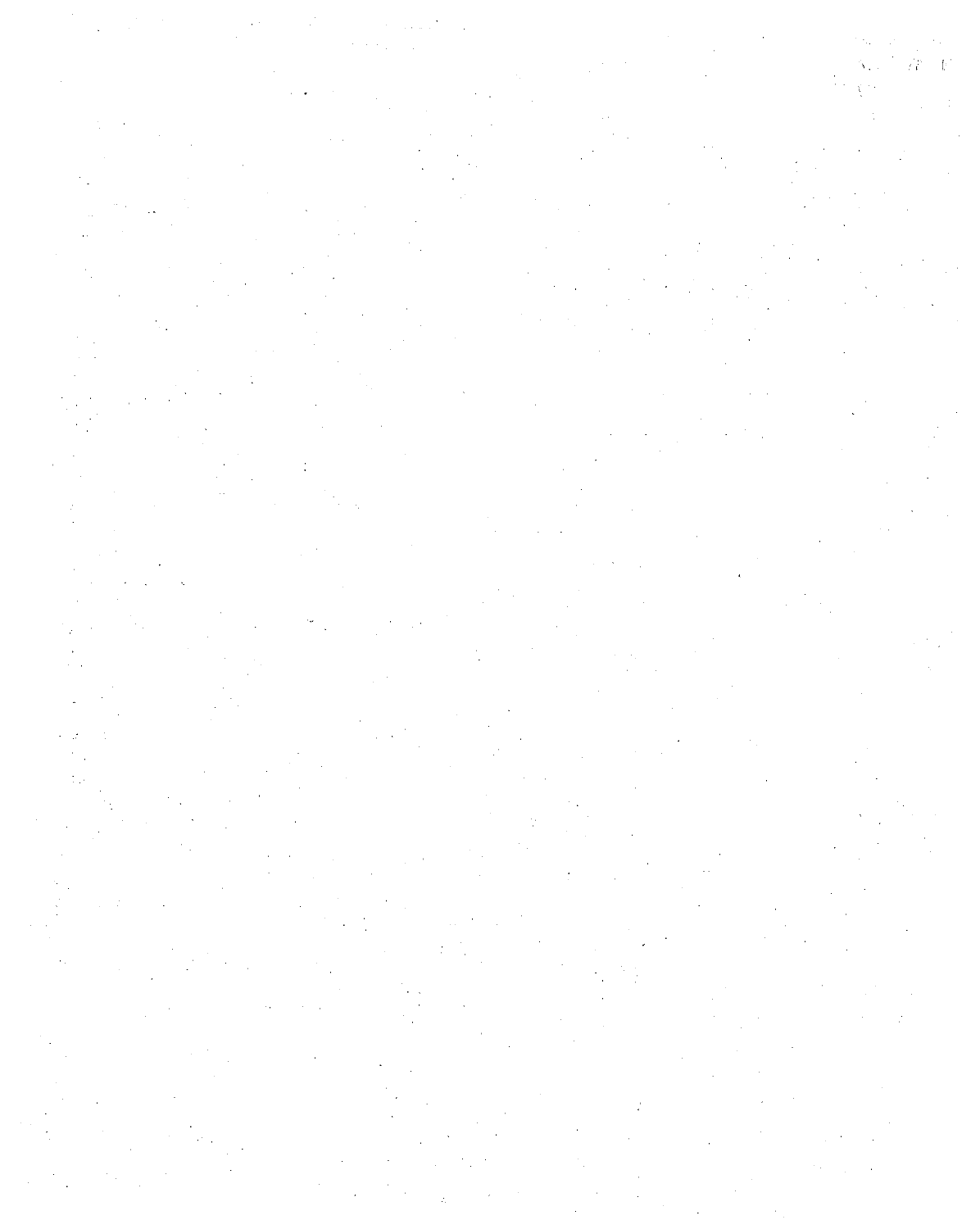# **Attachment 1**

#### . **Summary of Proposed Regulation**

Executive Order S-01-07 requires the California Air Resources Board (ARB) to draft a Low Carbon Fuel Standard (LCFS) that reduces the carbon intensity of transportation fuels used in California by at least ten percent by the year 2020. This executive order instructed the California Environmental Protection Agency (Cal/EPA) to coordinate activities between the University of California, the California Energy Commission and other state agencies to develop and propose a draft compliance schedule to meet the 2020 target. Furthermore, it directed ARB to consider initiating a regulatory proceeding to establish and implement the LCFS. In response to E.O. S-01-07 and as part of its AB 32 program (California Global Warming Solutions Act of 2006), ARB identified the LCFS as an early action item with a regulation to be adopted and implemented by 2010. The ten percent reduction requires the establishment of a standard carbon intensity value against which future reductions can be measured.

The LCFS is based on a system whereby "credits" that are generated from fuels with lower carbon intensity than the standard balance "deficits" that result from the use of fuels with higher carbon intensity than the standard. A regulated party, defined in the draft regulation, is in compliance if the amount of credits is equal to, or greater, than the deficits. Credits and deficits are determined based on the amount of fuel sold, the carbon intensity of the fuel, and the efficiency by which a vehicle converts the fuel into useable energy. The calculated metric is tons of greenhouse gas emissions. This determination is made for each year between 2010 and 2020. Credits may be banked and traded within the LCFS market to meet obligations.

The LCFS is based on the use of alternative fuels to conventional gasoline and diesel fuel. Alternative fuels include, but are not limited to, biofuels such as ethanol, biodiesel, and renewable diesel fuel; compressed and liquefied natural gas; liquefied petroleum gas; hydrogen; and electricity. Each of these fuels will have carbon intensity values associated with the lifecycle analysis that will ultimately include any indirect effects. To date, ARB staff has published draft lifecycle analyses for eight fuel pathways. The published draft analyses do not include indirect effects. These. analyses are being conducted separately.

It is essential that the LCFS rulemaking be presented for external scientific peer review due to the sensitive nature of the LCFS rulemaking and its implication for future climate .change programs in California to be developed pursuant to AB 32 (Stats. 2006, ch. 488), AB 1493 (Stats. 2002, ch. 200), and other climate change-related legislation.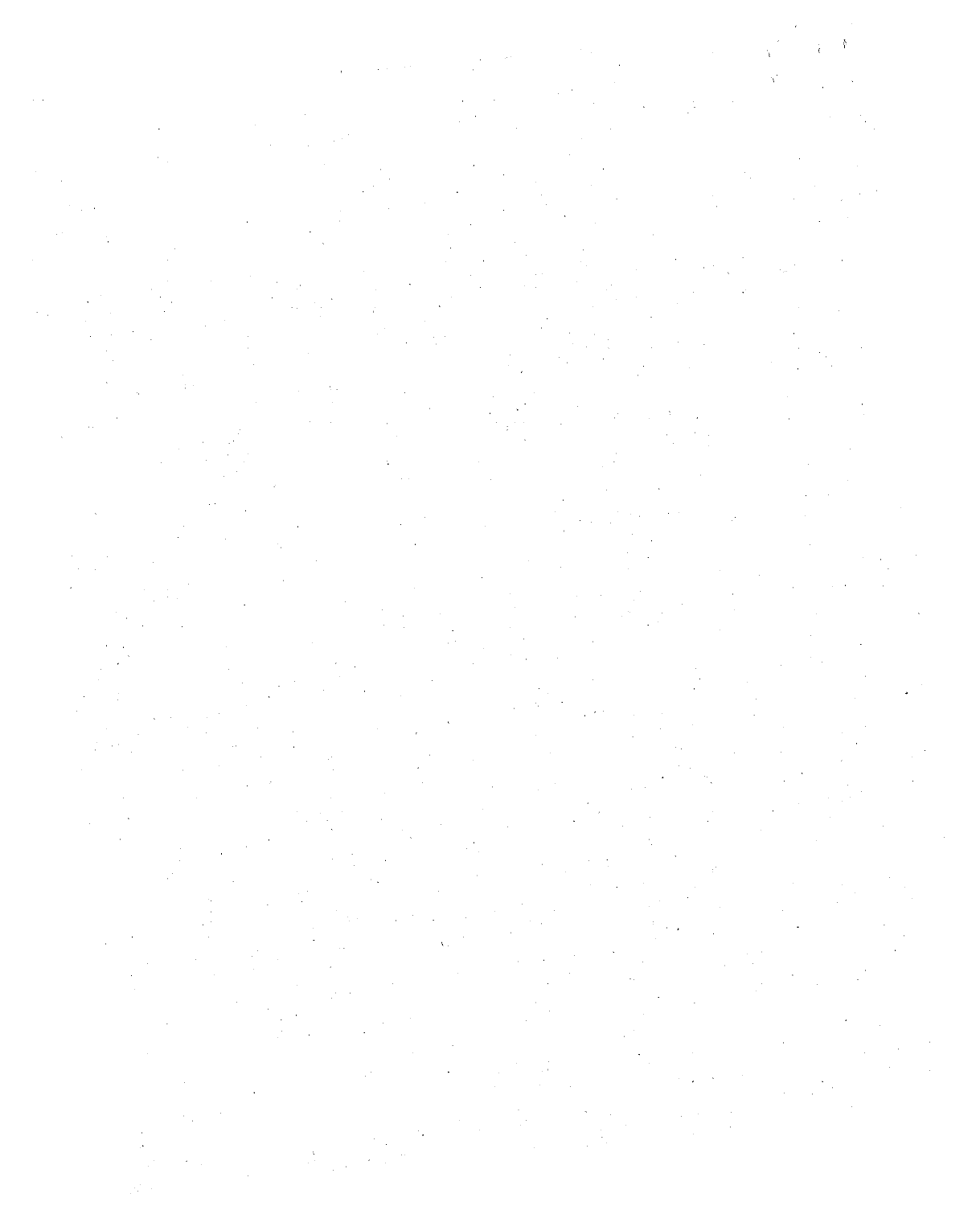## **Attachment 2** ·

### **Scientific Issues to be Addressed**

Health and Safety Code section 57004 states that the scientific peer reviewer's responsibility is to determine whether the scientific portion of the proposed rule is based upon sound scientific knowledge, methods, and practices.

We request that you make this determination for each of the following issues that constitute the scientific basis of the proposed regulatory action. An explanatory statement is provided for each issue to focus the review.

- 1. **Greenhouse Gas Modeling.** The Low Carbon Fuel Standard (LCFS) is built on the concept of assigning a carbon intensity (Cl) value to each fuel. The assigned Cl value plays a key role in determining whether a regulated party has complied with the LCFS rule. The Air Resources Board (ARB) staff designed Cl lookup tables that are a set of categorized and predefined Cl values for various fuels. ARB staff calculates the lookup table values by running the California-modified Greenhouse gases, Regulated Emissions, and Energy use in Transportation (GREET) model, using available generic fuel-pathway information for each fuel or fuel blendstock. The lookup table values vary with the source of the fuel, the processing of feedstock and fuel, and other important parameters that affect the total Cl for the fuel based on its "source-to-wheel" life cycle. ARB staff is proposing to use the California-modified GREET1 model (v. 1.8b). The 2010 baseline carbon intensities for gasoline and diesel were calculated using the CA-modified GREET model, available at<www.arb.ca.gov/fuels/lcfs/lcfs.htm>.
- 2. **Land Use Modeling.** Since GREET does not account for indirect land use changes, a separate model must be employed for this purpose. ARB staff\_is proposing to use the Global Trade Analysis Project (GTAP) model to assess indirect land use changes, which will also be available at the internet site shown above.
- 3. **Economic Impacts.** The staff report must present the economic impacts of the rulemaking. The reviewers of the LCFS staff report must assess the economic impacts of the regulation. This assessment must include the impact on fuel operations and maintenance, imports, and the producibility of the likely alternative fuels.
- 4. **Environmental and Multimedia Impacts.** The reviewers of the LCFS must asses the environmental and multimedia impacts of the LCFS regulation. The staff report must present any significant adverse impacts on public health and the environment, including impacts to air, water, and soil.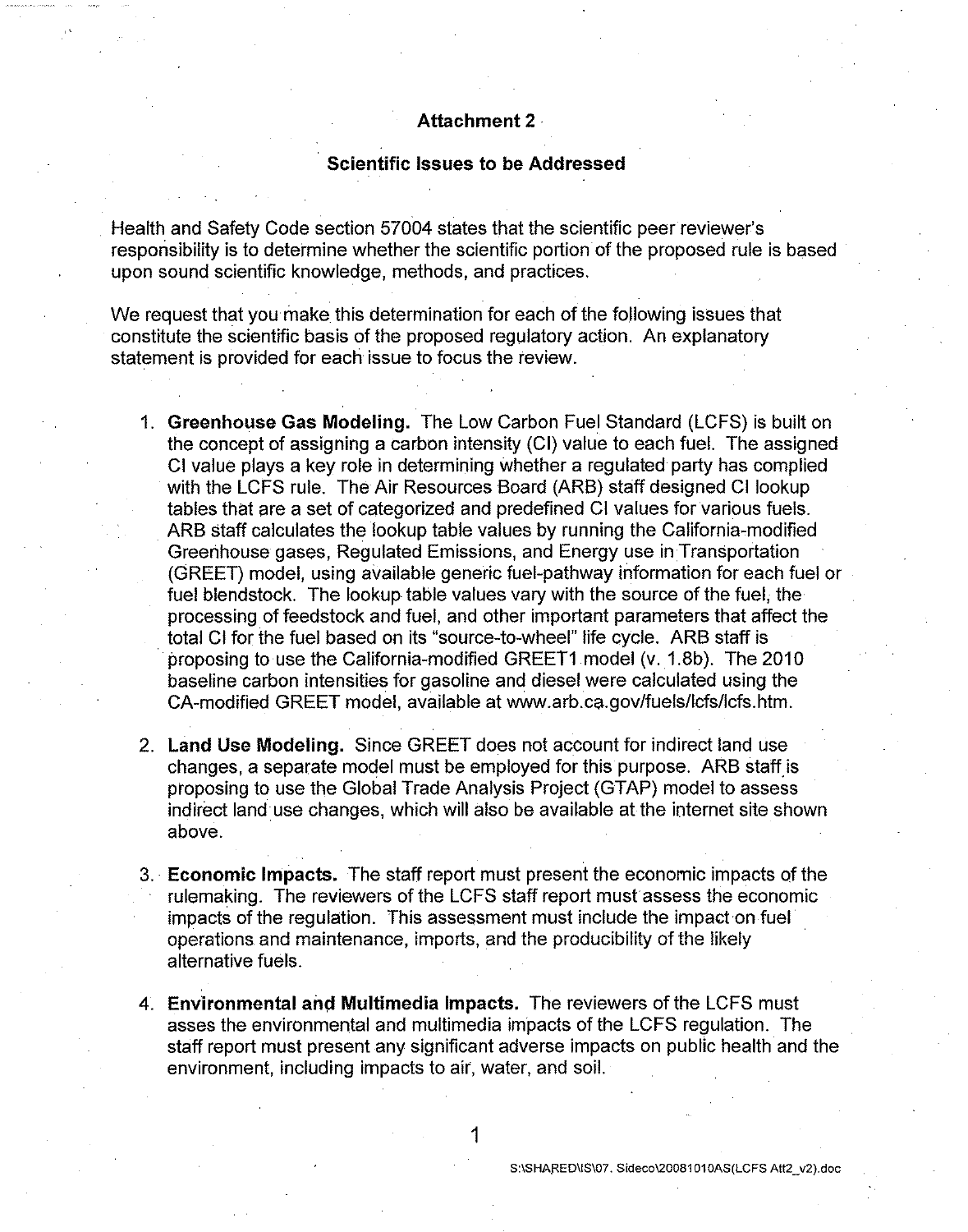5. **Credit Trading.** The LCFS includes a flexible combination of fuel-vehicle systems and awards credits to the fuel provider if the total emissions generated by the supply and consumption of the fuel are below those of the corresponding reference gasoline or diesel standard. Beginning 2010, regulated parties could start generating credits on a quarterly basis. These credits can be banked indefinitely, used for compliance purposes, sold to other regulated parties, and purchased and retired by requiated parties. In addition, the credits can be exported to other GHG emissions reductions programs such as AB 32, subject to the requirements of these GHG programs. Reviewers of the LCFS must assess credit trading proposed in the regulation, including innovation credits, credit borrowing, offset/opt-in credits, and the LCFS credit-banking-and-trading scheme that balances stakeholder inputs with program goals.

#### The Big Picture

Reviewers are not limited to addressing only the specific issues presented above, and are asked to contemplate the following questions:

- · In reading the staff technical reports and proposed implementation language, are there any additional scientific issues that are part of the scientific basis of the proposed rule not described above? If so, please comment with respect to the statutory language given above.
- Taken as a whole, is the scientific portion of the proposed rule based upon sound scientific knowledge, methods, and practices?

Reviewers should also note that some proposed actions may rely significantly on professional judgment where available scientific data are not as extensive as desired to support the statute requirement for absolute scientific rigor. In these situations, the proposed course of action is favored over no action.

The preceding guidance will ensure that reviewers have an opportunity to comment on all aspects of the scientific basis of the proposed Board action. At the same time, reviewers also should recognize that the Board has a legal obligation to consider and respond to all feedback on the scientific portions of the proposed rule. Because of this obligation, reviewers are encouraged to focus feedback on the scientific issues that are relevant to the central regulatory elements being proposed.

2

S:ISHARED\IS107. Sideco\20081010AS(LCFS Att2\_v2).doc